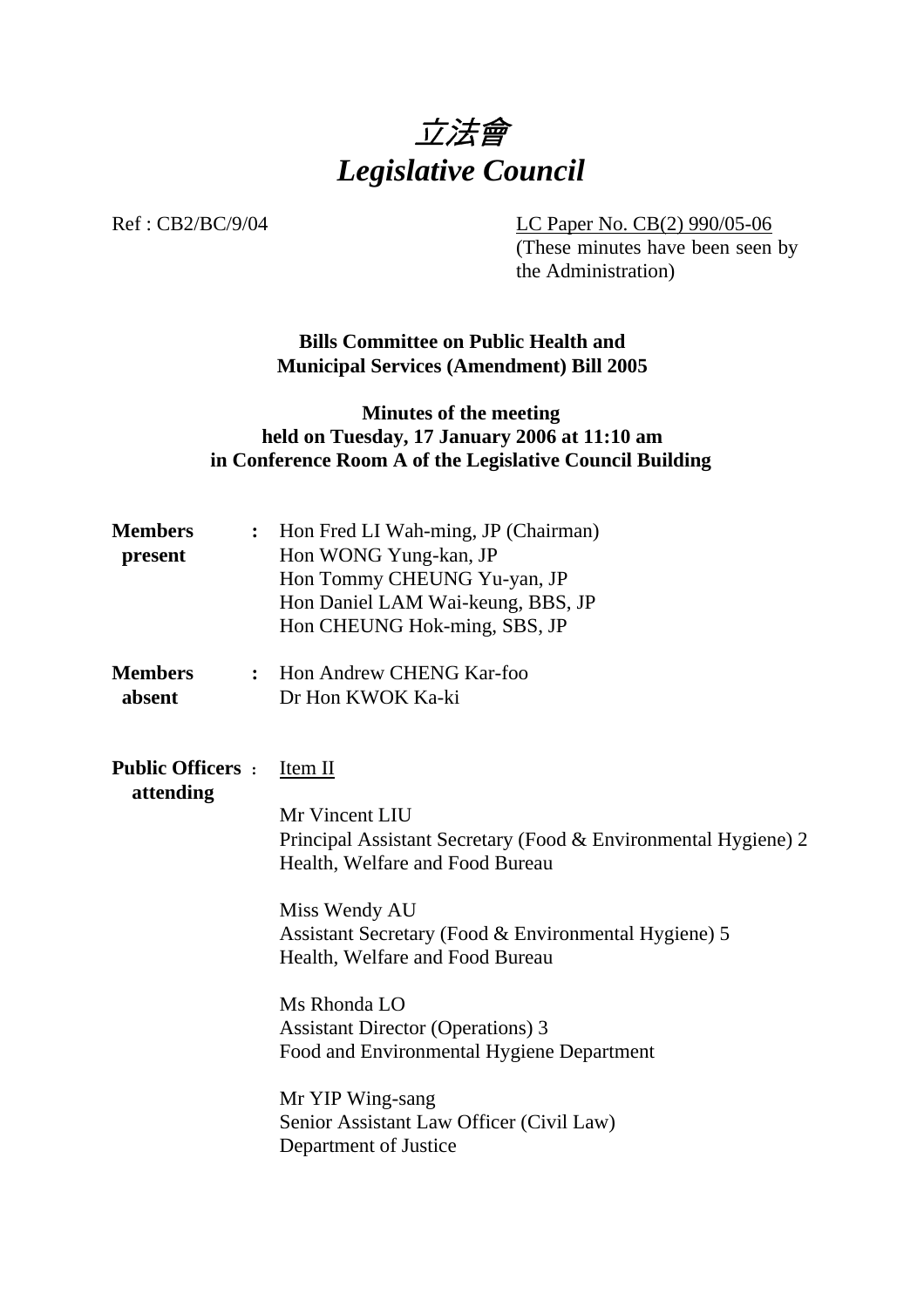|                               | Ms Carmen CHU<br><b>Senior Government Counsel</b><br>Department of Justice                        |
|-------------------------------|---------------------------------------------------------------------------------------------------|
| <b>Clerk</b> in<br>attendance | : Mrs Constance LI<br>Chief Council Secretary (2)5                                                |
| <b>Staff</b> in<br>attendance | Mr Stephen LAM<br><b>Assistant Legal Adviser 4</b><br>Miss Josephine SO<br>Council Secretary (2)1 |

## **I. Applications from four Members for joining the Bills Committee under Rule 23 of House Rules**

[LC Paper Nos. CB(2)854/05-06(01) & (02) and CB(2)892/05-06(01) & (02)]

 The Bills Committee accepted the applications from Mr CHEUNG Hok-ming, Mr Daniel LAM Wai-keung, Mr Andrew CHENG Kar-foo and Dr KWOK Ka-ki for joining the Bills Committee.

## **II. Meeting with the Administration**  [LC Paper Nos. CB(2)854/05-06(04)]

2. The Bills Committee deliberated (index of proceedings attached at **Annex**).

3. Mr CHEUNG Hok-ming declared that he was the appointed manager of his "tso t'ong" in the New Territories.

- 4. Members raised the following concerns
	- (a) appointed managers of private land (which was held in the name of t'ong) would be held liable for failure to comply with the requirements of a notice to take necessary mosquito control measures while they were absent from Hong Kong;
	- (b) the new procedure introduced by the Town Planning Board on land filling would make it difficult for private land owners to take prompt actions to clear mosquito breeding sites by land filling;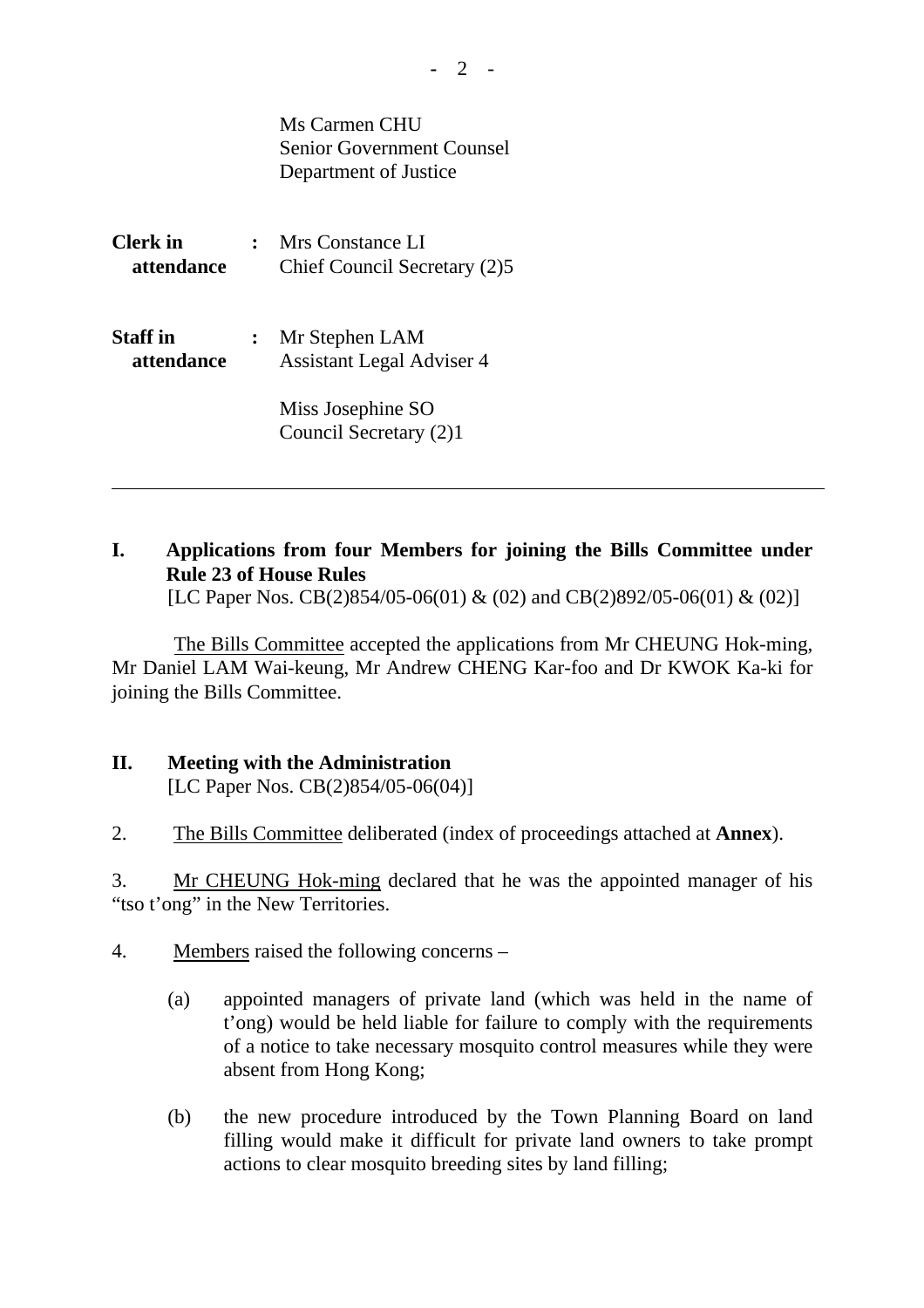- (c) some government works in the New Territories had caused accumulation of water especially on low lying areas which had become mosquito breeding sites. These government works had impact on the abandoned agricultural land or village houses in the vicinity; and
- (d) the powers of entry to residential premises without serving a notice on the person responsible for the premises should be strictly restricted to very exceptional circumstances, such as causing "mosquito-related health hazard". Such exceptional circumstances should be clearly defined in the Bill.
- 5. The Administration gave the following responses
	- (a) under the existing section 27(2) of Cap. 132, the manager of the land shall be guilty of an offence for failure to comply with the notice, whereas under the proposed amendments to section 27(2) and section 27(2A) in the Bill, they would have the opportunity to raise defence. The new arrangement was more lenient and reasonable;
	- (b) Heung Yee Kuk had been invited to provide a list of land that were considered difficult to prevent or clear accumulation of water. FEHD would inspect the land and advise on appropriate anti-mosquito measures;
	- (c) under the proposed section 27(3)(b) in the Bill, the land owner or manager of the land would only be held liable if the mosquito breeding problem was attributed by his/her action, default or sufferance. The land owner or manager of the land would not be liable if the mosquito breeding problem was caused by factors beyond his/her control; and
	- (d) there was a need to define the term "mosquito-related health hazard" in FEHD's internal guideline so that the Administration could deal with a new mosquito-borne disease immediately in case of emergency. A warrant from the Court under section 126(2) of Cap. 132 for entry into private premises for anti-mosquito actions would still be necessary even under a "mosquito-related health hazard" situation.
- 6. The Bills Committee requested the Administration to provide the following
	- (a) the total number of cases in which the Authority had exercised the powers of entry to private premises under section 126(2) of Cap. 132 in the past five years, and the nature of such cases;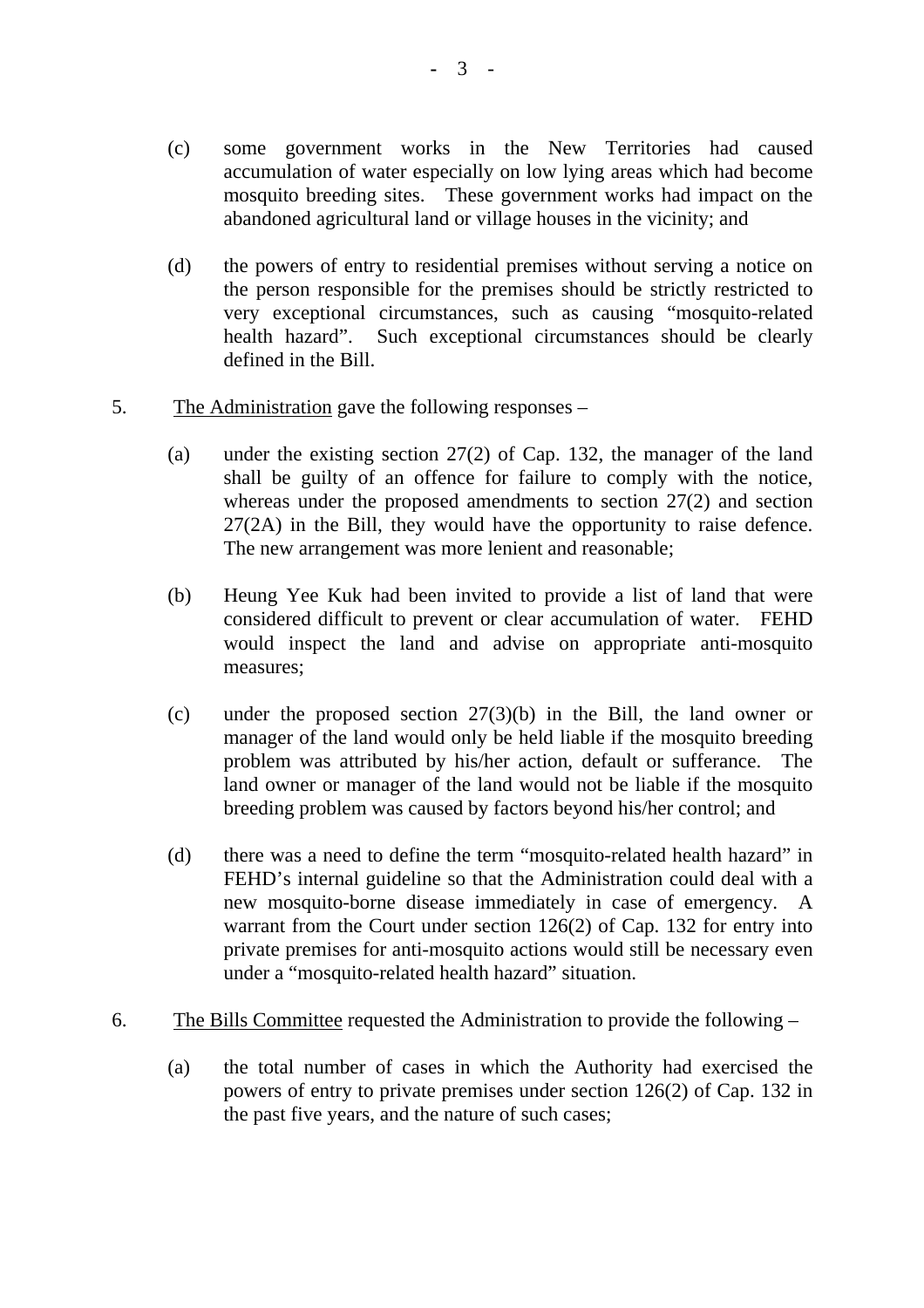- (b) the guidelines specifying the circumstances for determining whether a certain place would cause "mosquito-related health hazard"; and
- (c) the rank(s) of public officers who would be authorized to exercise the powers of entry to private premises.

7. The Bills Committee also requested the Administration to consult the Panel on Food Safety and Environmental Hygiene whenever the Authority wished to revise the internal guidelines for determining whether a certain place would give rise to "mosquito-related health hazard".

8. The Bills Committee agreed that the next meeting would be held on 6 February 2006 at 4:30 pm.

9. The meeting ended at 12:28 pm.

Council Business Division 2 Legislative Council Secretariat 2 February 2006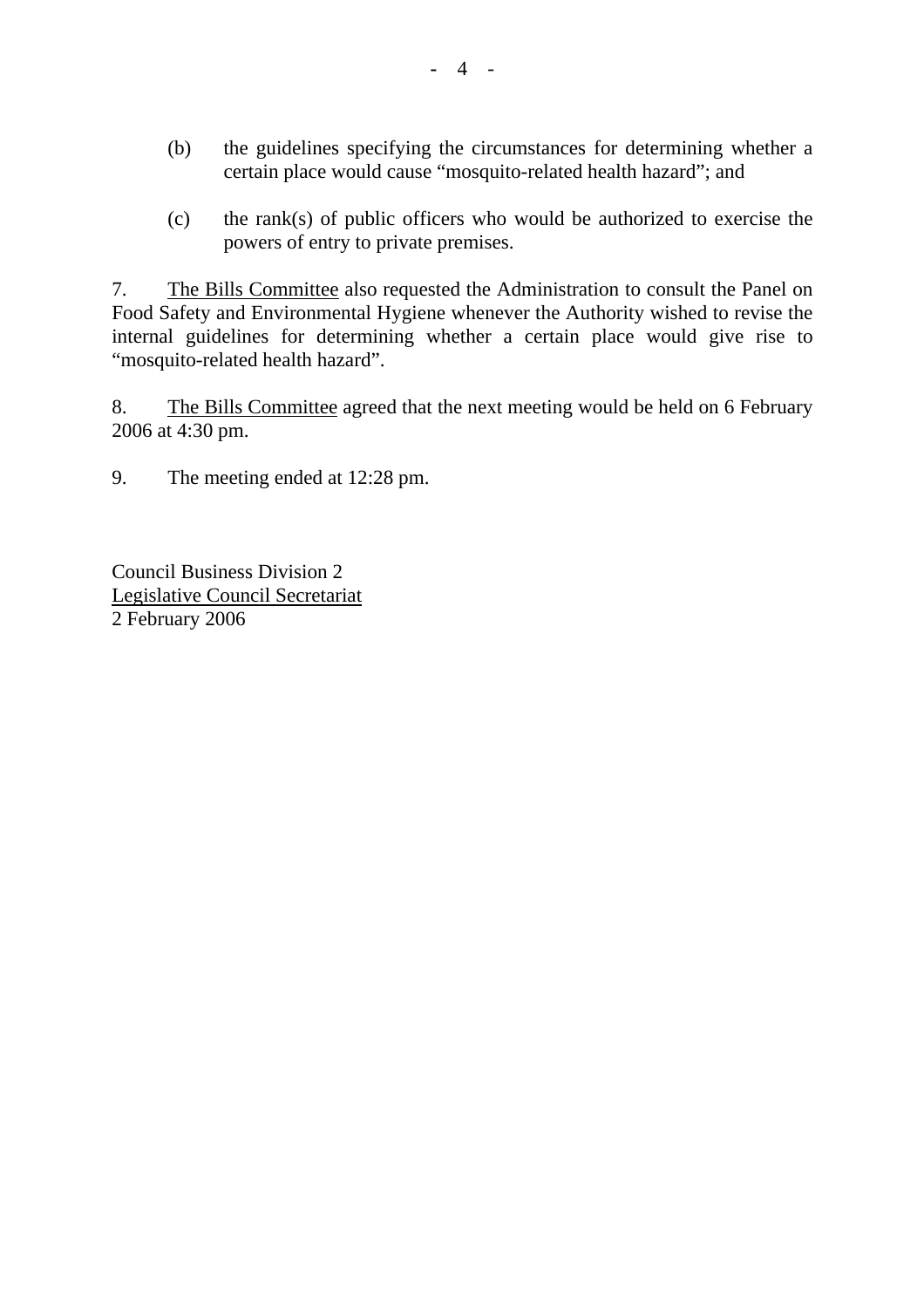## **Proceedings of the meeting of the Bills Committee on Public Health and Municipal Services (Amendment) Bill 2005 on Tuesday, 17 January 2006 at 11:10 am in Conference Room A of the Legislative Council Building**

| <b>Time marker</b>   | <b>Speaker</b>                                                      | Subject(s)                                                                                                                                                                                                                                                                                                                                                                                                                                                      | <b>Action</b><br><b>Required</b> |
|----------------------|---------------------------------------------------------------------|-----------------------------------------------------------------------------------------------------------------------------------------------------------------------------------------------------------------------------------------------------------------------------------------------------------------------------------------------------------------------------------------------------------------------------------------------------------------|----------------------------------|
| $002004 -$<br>002448 | Chairman<br>Hon Tommy CHEUNG<br>Hon Daniel LAM<br>Hon WONG Yung-kan | Applications from four<br>Members for joining the Bills<br>Committee                                                                                                                                                                                                                                                                                                                                                                                            |                                  |
| $002449 -$<br>002535 | Chairman                                                            | Date of the next meeting                                                                                                                                                                                                                                                                                                                                                                                                                                        |                                  |
| $002536 -$<br>003133 | Admin                                                               | Report on the results of the<br>consultation exercise on the Bill                                                                                                                                                                                                                                                                                                                                                                                               |                                  |
| $003134 -$<br>004509 | Hon CHEUNG Hok-ming<br>Admin                                        | Declaration of interest<br>Legal liability of appointed<br>managers of private land (held<br>in the name of t'ong)<br>Circumstances and procedures<br>for serving notice on the person<br>responsible for the premises,<br>and exercising the powers of<br>entry to private premises<br>Difficulties encountered in<br>carrying out anti-mosquito work<br>in abandoned or unattended<br>premises which appeared to<br>cause "mosquito-related health<br>hazard" |                                  |
| $004510 -$<br>011332 | Hon Tommy CHEUNG<br>Admin<br>Chairman                               | Time and procedures required<br>for applying for a warrant under<br>section $126(2)$ of Cap. 132<br>Difficulties encountered in<br>mosquito control operations<br>under the existing provisions of<br>Cap. 132, particularly in places<br>where prompt action was<br>necessary                                                                                                                                                                                  |                                  |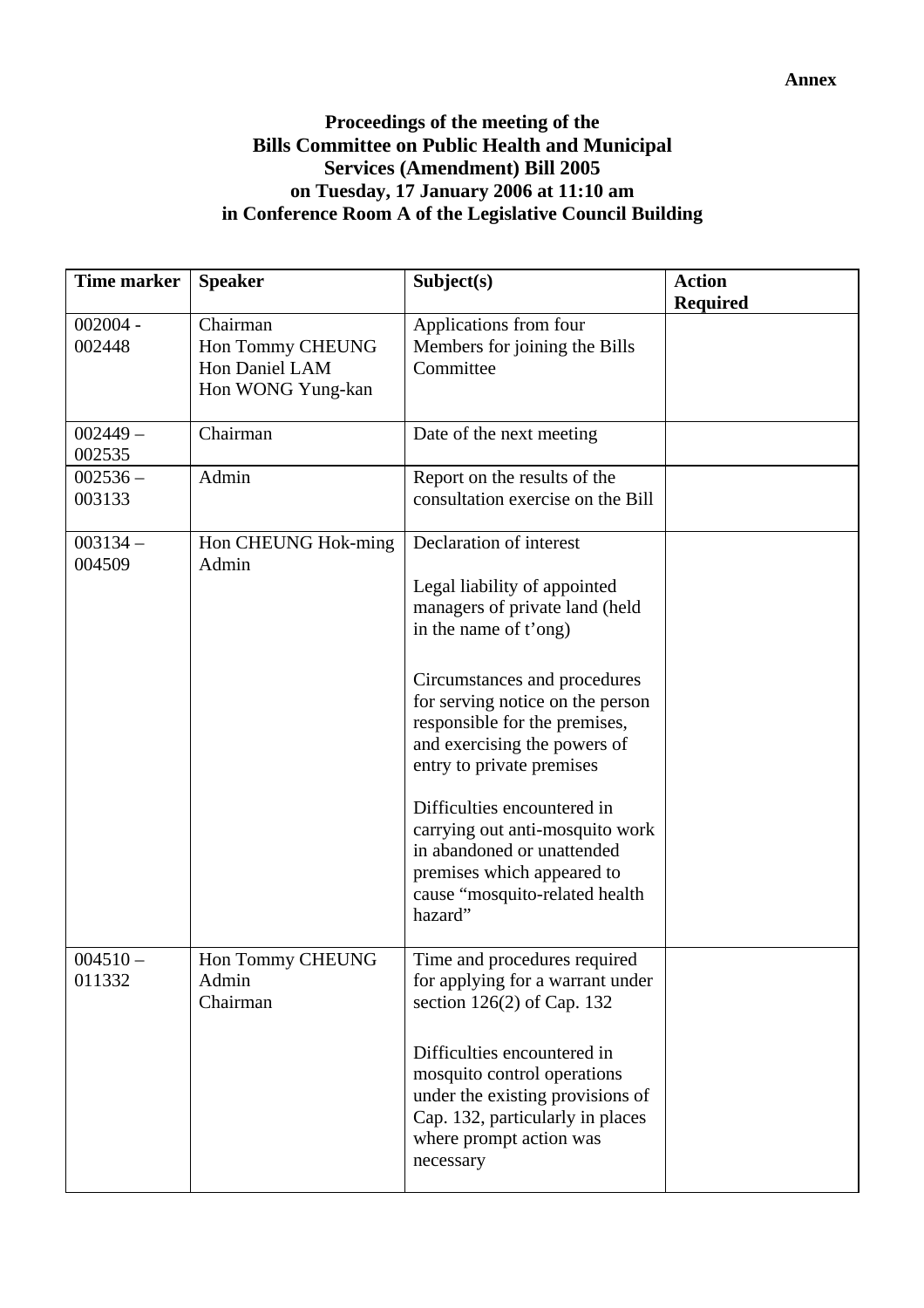| <b>Time marker</b>   | <b>Speaker</b>                        | Subject(s)                                                                                                                                                                                                                                                                                                                 | <b>Action</b><br><b>Required</b>                                                                                          |
|----------------------|---------------------------------------|----------------------------------------------------------------------------------------------------------------------------------------------------------------------------------------------------------------------------------------------------------------------------------------------------------------------------|---------------------------------------------------------------------------------------------------------------------------|
|                      |                                       | Exercising of powers of entry<br>under section 126 of Cap. 132,<br>and the circumstances requiring<br>the giving of 2 hours' notice<br>Conditions for applying<br>warrants from the magistrate to<br>enter private premises                                                                                                | <b>Admin to provide</b><br>number of cases and<br>the nature of such<br>cases (paragraph $6(a)$<br>of the minutes refers) |
| $011333 -$<br>011857 | ALA4<br>Admin                         | The differences between the<br>conditions in section 126 and<br>the proposed section $27(1B)$ in<br>the Bill in relation to the powers<br>of entry into private premises                                                                                                                                                   |                                                                                                                           |
| $011858 -$<br>012144 | Hon Daniel LAM<br>Admin               | The impact of government<br>works in the New Territories on<br>agricultural land which could<br>easily have water accumulation<br>and become mosquito breeding<br>grounds<br>The legislative intent for<br>empowering the Government to<br>take action for prevention of<br>mosquitoes breeding as<br>proposed in the Bill |                                                                                                                           |
| $012145 -$<br>012724 | Hon CHEUNG Hok-ming<br>Admin          | Difficulties posed by the new<br>procedure of Town Planning<br>Board on land filling                                                                                                                                                                                                                                       |                                                                                                                           |
| $012725 -$<br>013851 | Hon Tommy CHEUNG<br>Admin<br>Chairman | Circumstances for determining<br>whether a place would cause<br>"mosquito-related health<br>hazard"<br>Public officers to be authorized                                                                                                                                                                                    | Admin to provide the<br>internal guidelines<br><b>Admin to provide</b>                                                    |
|                      |                                       | to exercise the powers of entry<br>to private premises                                                                                                                                                                                                                                                                     | information on<br>rank $(s)$ of the<br>authorized public<br>officers                                                      |